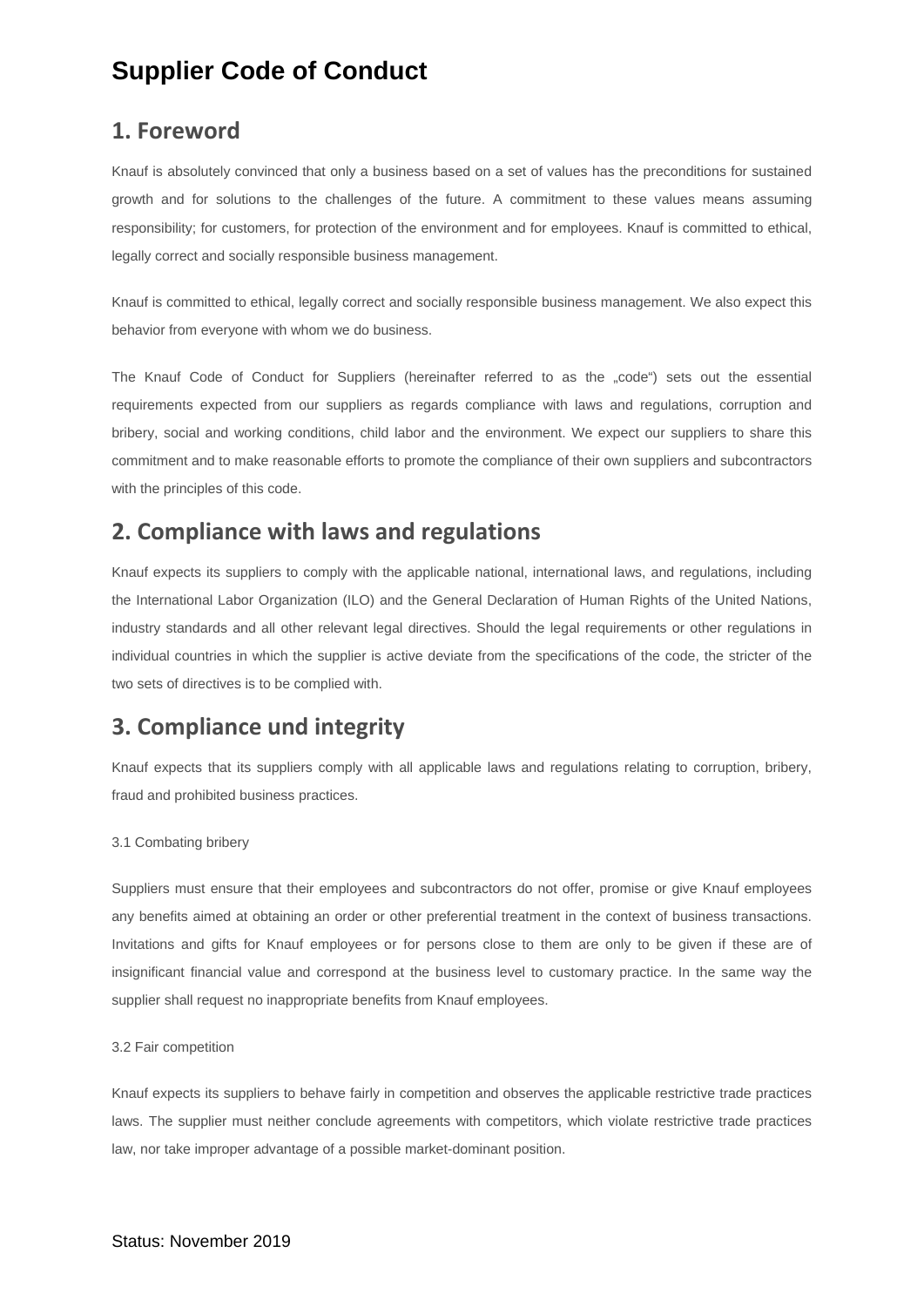#### 3.3 Money laundering

Suppliers must not participate in money-laundering activities and must comply with the relevant statutory obligations aimed at prevention of money laundering.

#### 3.4 Intellectual property

Suppliers must treat business correspondence confidentially. Confidential information, all sorts of protectionworthy data and the intellectual property rights of Knauf must be properly safeguarded in accordance with the respective statutory stipulations.

### **4. Social and working conditions**

Knauf expects that their suppliers recognize the basic rights of their employees and undertake to comply with these and to treat the employees with dignity and respect, in keeping with the understanding of the international community. In particular, the supplier must observe the following regulations.

#### 4.1 Free choice of employment

All employment is voluntary. Forced labor, forced prison labor, conscription of work force and slave trading is strictly forbidden.

#### 4.2 No child labor

In accordance with the regulations of the ILO, the Convention of the United Nations and national law, the use of child labor is strictly forbidden. Of these various laws, that which imposes the strictest requirements is to be adopted in each case.

#### 4.3 Remuneration and benefits

All applicable laws, regulations and industry standards on remuneration and benefits are to be complied with. Deductions from benefits as a disciplinary measure are not permitted. Deductions from benefits that are not foreseen by national law are also impermissible, without the explicit consent of the employee affected.

#### 4.4 Hours of work

All applicable laws, regulations and industry standards on hours of work are to be complied with. Overtime must be voluntary.

#### 4.5 Non-discrimination

The suppliers must comply with all applicable statutory regulations on the prohibition of discrimination, at the time of appointment and during employment, on the basis of race, color, nationality, physical ability, physical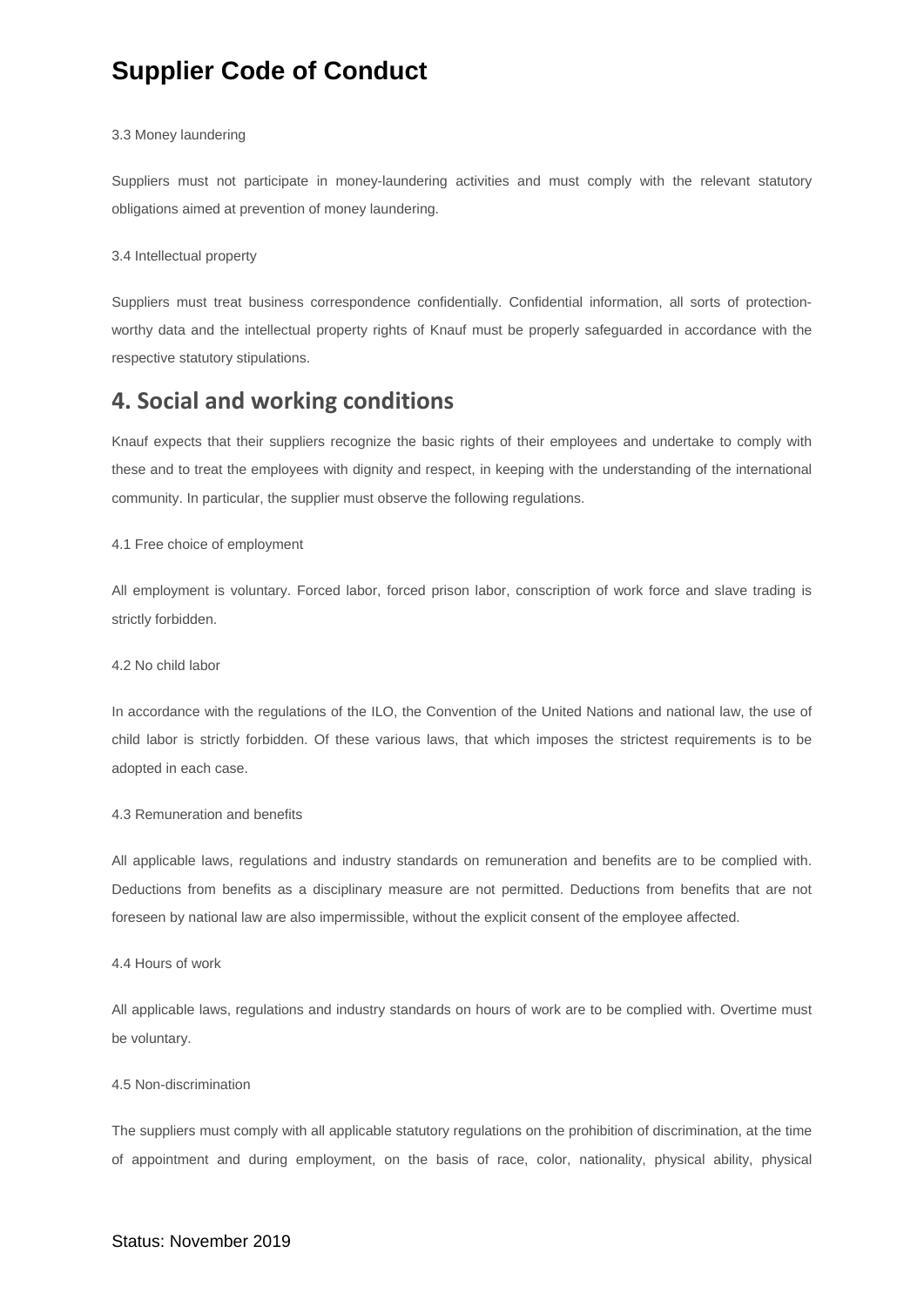constitution, sexual orientation, state of health, political affiliation, sex, age, appearance or membership of associations, possible parenthood and other legally protected characteristics.

#### 4.6 Freedom of association and right to collective bargaining

Suppliers must recognize the law on freedom of association and collective bargaining within the legally permissible framework.

#### 4.7 Health and safety

Suppliers must provide their employees with safe and healthy workplaces, complying with all applicable laws, regulations and industry standards. Harassment at the workplace must not be tolerated. The suppliers fulfill all health and safety requirements.

#### 4.8 Working conditions

Suppliers must provide their employees with appropriate work facilities. At least access to drinking water and sanitary facilities must be ensured and fire-safety measures, access to emergency medical care, and appropriate lighting and ventilation must be provided.

### **5. Ecological Sustainability**

Knauf expects their suppliers to comply with all applicable laws and regulations, as well as internationally recognized standards, on protection of the environment.

#### 5.1 Environmental Authorization

The supplier must ensure that all necessary environmental authorizations and licenses have been obtained, and that these are kept up-to-date and are followed to act in conformity with the law at all times.

5.2 Use of resources, avoidance of environmental pollution and minimization of waste Suppliers are obliged to optimize consumption of natural resources, including energy and water. Sound measures must be adopted to avoid pollution and the generation of waste, sewage and air emission. Sewage and waste must be appropriately marked and treated in accordance with the applicable laws and regulations, before discharge or disposal.

#### 5.3 Hazardous materials and product safety

Suppliers are obliged to mark dangerous materials, chemicals and substances and to ensure that these are safely handled, transferred, stored, recycled, reused and disposed of. All applicable laws and regulations relating to dangerous materials, chemicals and substances must be strictly complied with. Limitations on materials and product-safety requirements stipulated by applicable laws and regulations must be observed.